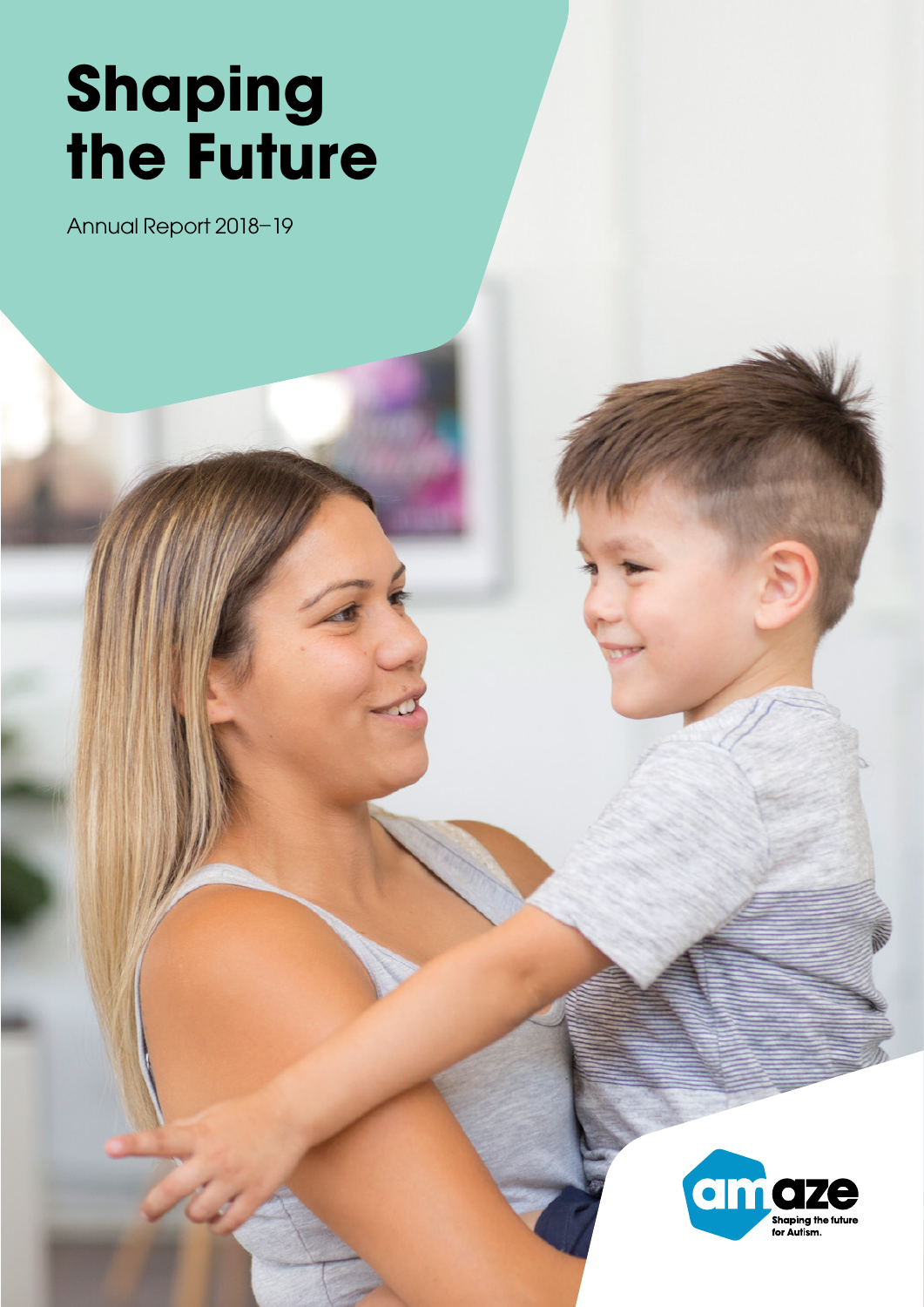### A message from the Chair



It has been a pleasure, in my first year as Chair of Amaze Inc, to watch how effective our advocacy for greater understanding and acceptance of autism has become. We can point to such tangible outcomes as the introduction by the NDIS of \$10,000 fast-track payments, so families with children 0-6\* can access interim support while they wait for the NDIA to resolve their backlog.

Our activities have regularly brought practical advice and support to the community. Our Do One Thing for Autism campaign brought to very wide attention adjustments schools and workplaces can make to support autistic individuals. In its first year, our new Hoodie Up fundraiser saw commitment from more than 200 schools and businesses to learn how they can engage and support autistic people in their communities. Funding from the NDIS enabled us to enhance our trusted Autism Advisor service, doubling the number of calls from autistic individuals received in 2019 (over 2018) and bringing greater benefits to autistic people and their families.

Our political advocacy and policy work keep autism issues continually before the public. We have made regular contributions to debate through TV, radio and print media, through advice to government in various fora, and through our robust

policy submissions on disability and mental health. Our Act for Autism forum for the Victorian election and the Change4Autism policy manifesto for the Commonwealth election made a real impact, as will our new public education TV and radio campaign, funded by the Victorian Government for release in early 2020.

Important changes to the Amaze Inc. Rules were planned during the year, to move our supporters from a paying membership structure to a network of Future Shapers – donors who give regular tax deductible gifts to support Amaze's work. The changes will streamline Amaze's operations, releasing funds spent on managing a membership base to be available to support our actual work. The changes will be considered at the Annual General Meeting, with the unanimous endorsement of the Board.

I would like to thank outgoing Board members Judy Brewer (Chair until November 2018) and Katherine Pye (Board member until February 2019) for their passion and commitment, and welcome new members Robert Armour, Jennifer Bell, Check Tan and Peter Heard. I would particularly like to acknowledge our new supporters, SEW Eurodrive and St Kilda Football Club for their interest and great generosity.

Finally, heartfelt thanks to our skilled and effective CEO Fiona Sharkie, and to her loyal staff, who work tirelessly with limited resources.

Professor Warren Bebbington Board Chair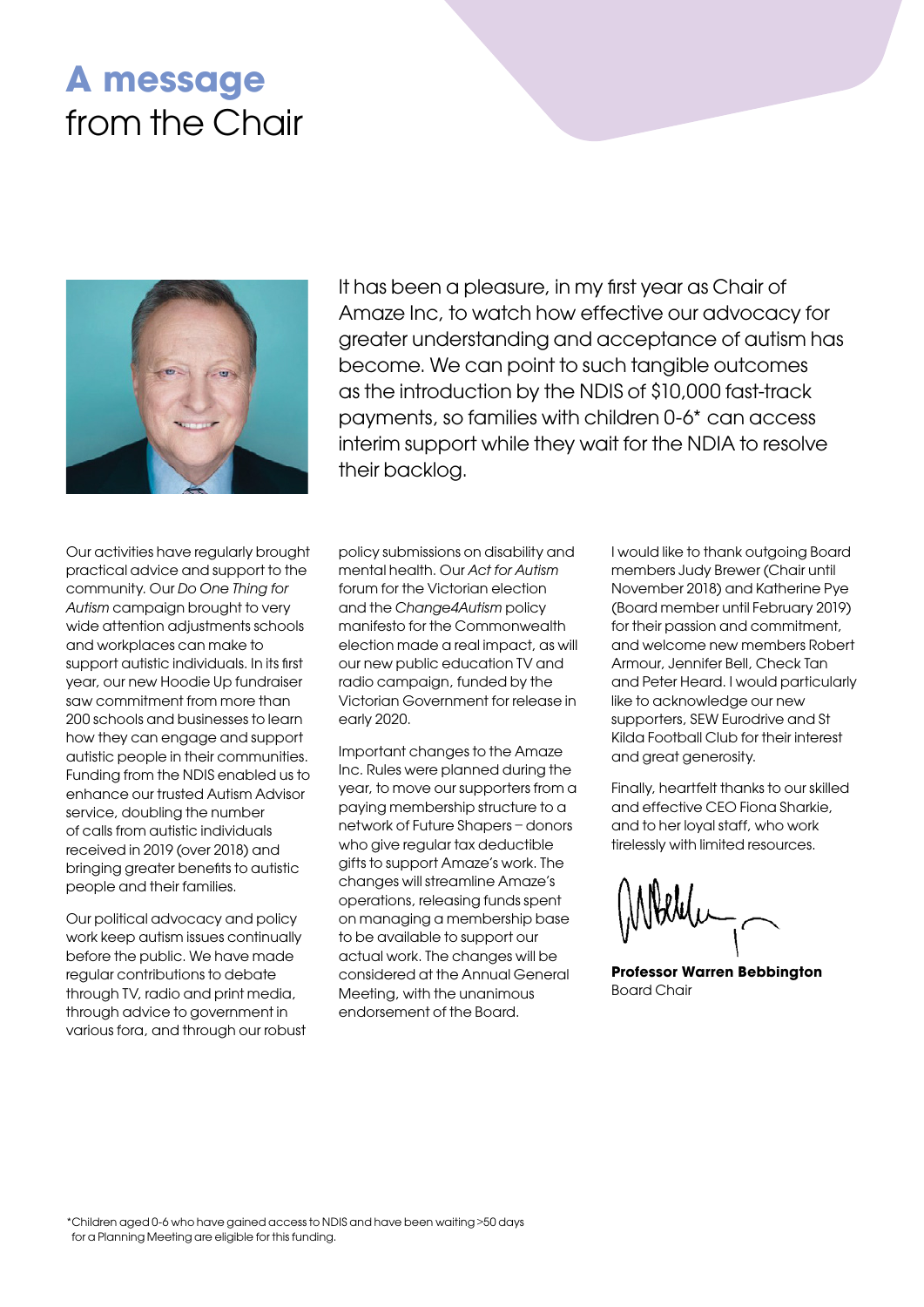## A message from the CEO



This report lists many of the achievements Amaze has made in the last year which have advanced our strategic priorities to build greater understanding, engagement and acceptance of autism, influence governments to improve systems and policies for autistic people and upskill the wider community to be more autism friendly.

When I started at Amaze five years ago, I was clear that Amaze would be an organization that was a conduit for autistic people to be heard in their own voices. It is not for Amaze to speak for autistic people. This year, we've had autistic people appear in the media and through Spectrospective; work as employees in each of our program areas and on our board; contribute their views and wisdom through our advisory groups, surveys and consultations; and contribute to our submissions to a range of government inquiries.

In September we launched data on the education experiences of autistic students. Young Blake, a year 6 student, told an audience of parents and government policy makers of the many ways his school was supporting his needs – so much so that Blake was now mentoring an autistic prep student.

In April, we met Kirk, a self-employed autistic graphic designer, through Spectrospective. Kirk later appeared at the Autism @ Work Summit, where he spoke of challenges in job seeking and developing his own self advocacy to promote himself as "different not defective".

Recently, one of our Autism Advisors told me that she'd had a call from a young man who was doing a school assignment on autism. As a child, his family had called us to access the Helping Children with Autism funding – what a joy to have him call us in his own right years later.

Engaging autistic people in all our work, quite simply, makes the work better. Only autistic people can tell us about the experience of being autistic and what needs to change to improve their lives. Every day they teach me more.

My thanks to the Board of Amaze for its continued support and most of all to the staff who come to work with a quest to make the world a better place for autistic people and their families.

Amaze is poised to seize many new challenges into the future, including our expansion into a national landscape. We will do this with autistic people beside us and guiding us.

Franc Sharline

Fiona Sharkie Amaze CEO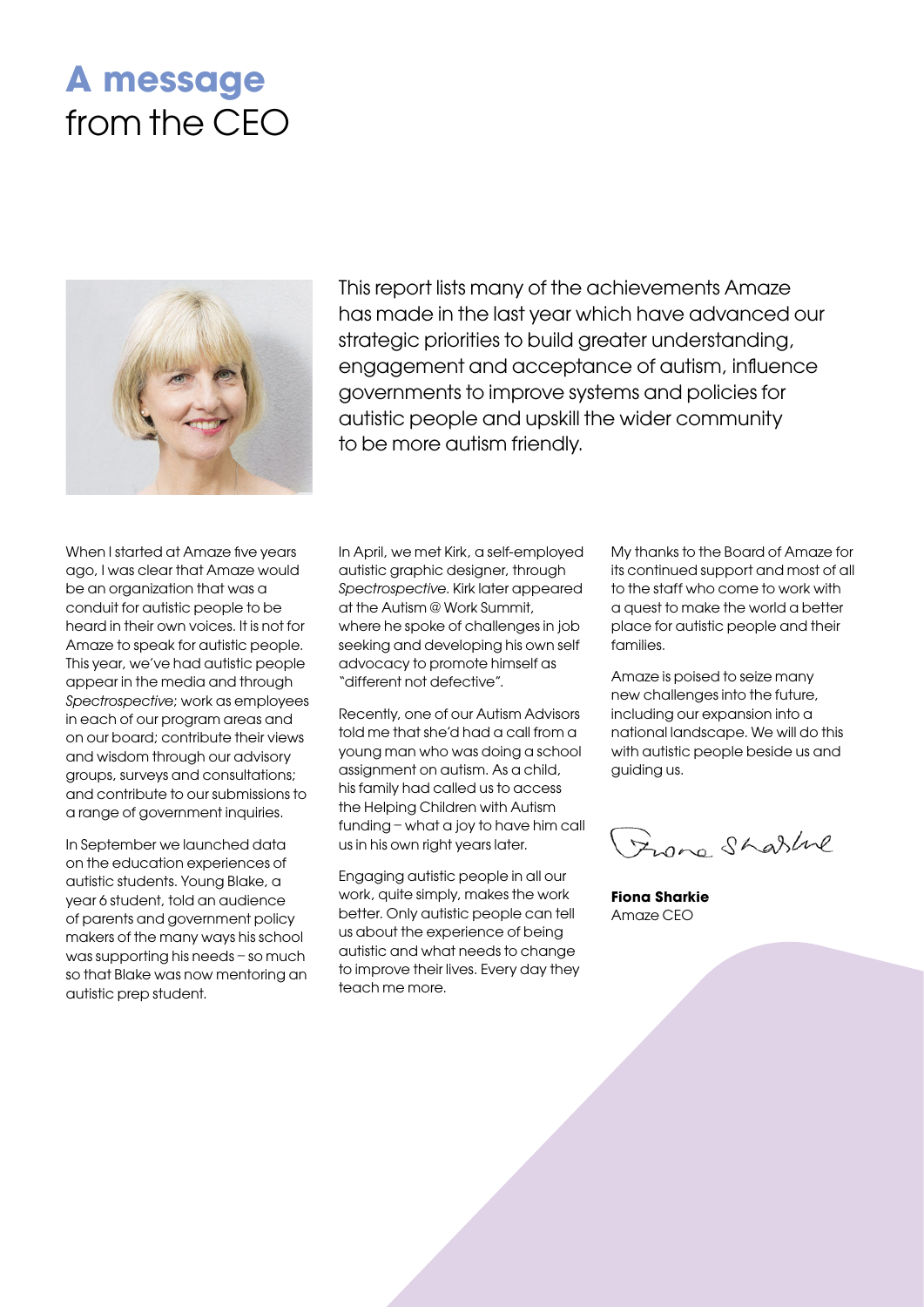## Outcome 1: Build understanding of autism in the wider world

#### Spectrospective 2019: work

This year, Amaze's annual short film explored employment. 20 autistic individuals shared stories of employment – their successes, challenges and dreams for the future. More than 2,000 people watched Spectrospective at 15 Village Cinema sensory-friendly screenings. The film and trailers were viewed more than 80,000 times online (up from 59,000 last year). Website visitors rated Spectrospective 7.9/10 for helping them understand autistic people's needs, and 7.7/10 for identifying ways they could support autistic people.

### One Thing for Autism: education and employment

Amaze released the education and employment findings of our Community Attitudes toward Autism and Lived Experiences of Autistic People studies. Among its compelling insights, this Australia-first study revealed that 97% of autistic students experience educational restrictions and 20% of autistic respondents had lost a job due to their autism. To help turn these statistics around, Amaze developed a resource on practical adjustments schools and workplaces can make to support autistic individuals as part of our Do One Thing Campaign. This resource reached more than 8 million people.

### Victoria's first autism public education media campaign

Amaze was awarded funding to produce Victoria's first autism public education campaign. Campaign concepts were developed and tested with autistic people and the wider community to ensure they met our goal of building understanding and support for autistic people and their families. The chosen campaign will launch on Victorian TV, radio and online in 2020. It aims to show millions of Victorians how small changes in their behaviour can make a world of difference for autistic people and their families.

### Amaze and autism in the media

Amaze's media outreach on issues such as education, complex needs and employment received substantial coverage, including Nine News, Mamamia, ABC, Sydney Morning Herald and Sky News. The Community Attitudes studies achieved media coverage worth more than \$700,000 in The Australian, The Guardian and SBS News. In early 2019, we released Talking About Autism, an information kit for journalists. This resource aims to positively change media reporting and improve experiences for autistic people as readers and subjects of news about autism.



 $+42%$ 

increase in online views of Spectrospective

## 172,000

visitors to the Amaze website



growth in our social media community





Kirk Cetinic in Spectrospective 2019 Ryan New in our public education campaign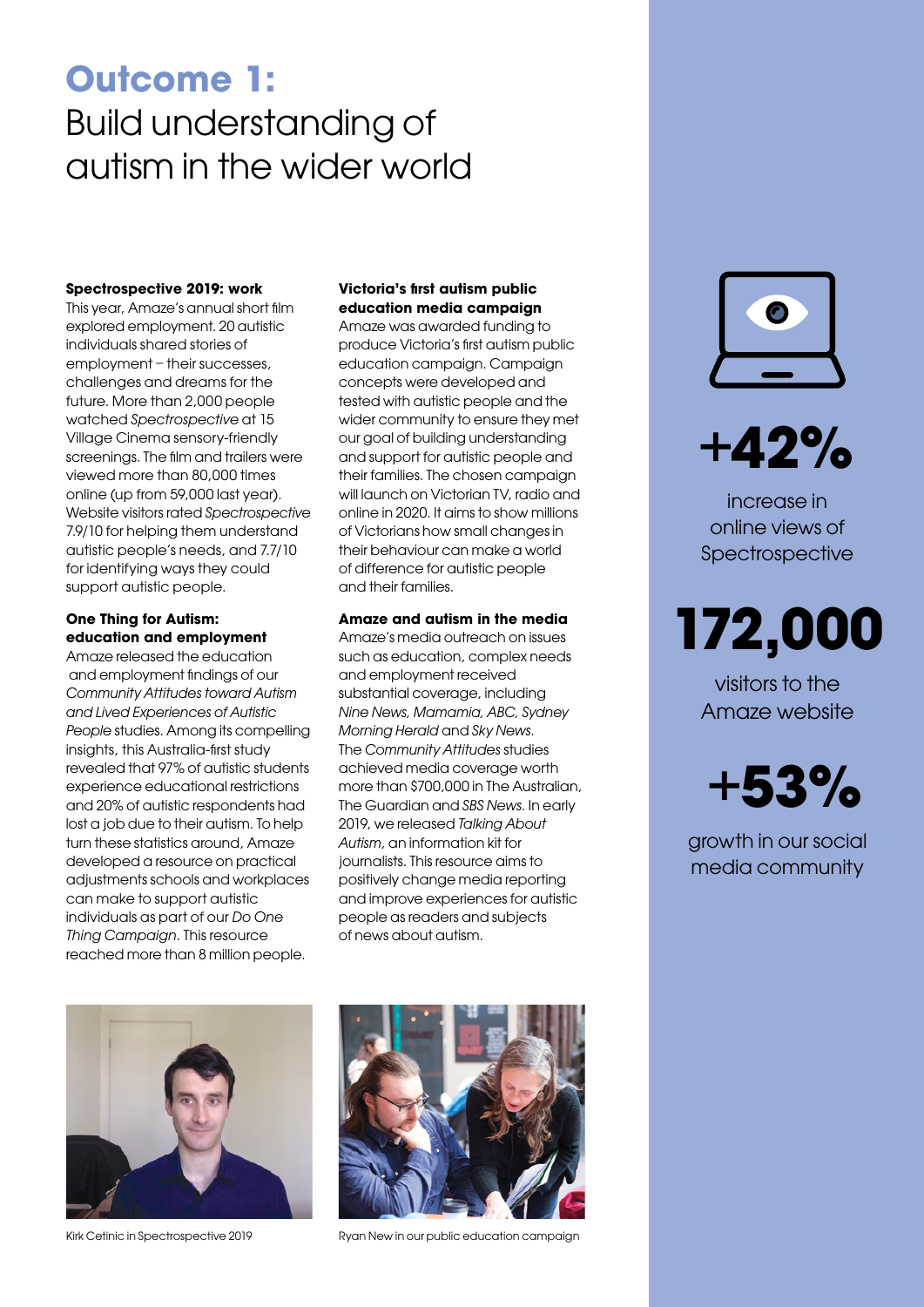### Outcome 2:

## Influence systemic change in government, private and social sectors

### Act for Autism: Victorian election campaign

Amaze was joined by Aspergers Victoria, Different Journeys, the I CAN Network and Yellow Ladybugs for Act for Autism, a campaign to ensure autism was on the agenda for the Victorian election in November 2018. Amaze developed a policy manifesto and an advocacy toolkit, and hosted a forum with representatives from the major parties to interrogate how they would act for autism if elected. Amaze is now working with the Andrews Government to ensure action on the identified priority issues.

### Change4Autism: Federal election campaign

Ahead of the 2019 federal election, Amaze joined with colleagues in the Australian Autism Alliance on #Change4Autism, highlighting priority issues for the next Commonwealth Government: action on the NDIS, a National Autism Strategy, a Royal Commission into Violence, Abuse and Neglect of People with Disability, and a sustainable advocacy sector. We met with 25 politicians and advisors in Canberra and campaigned on social media. All major parties committed to acting on our priorities and a Senate motion calling for a National Autism Strategy was passed on World Autism Awareness Day.



#### Shaping the NDIS

Through the NDIS CEO Forum and Autism Advisory Group, Amaze amplified the voices of autistic people in decision-making, and we developed submissions to Parliamentary committees and inquiries to shape delivery of the Scheme. A major achievement was the adoption of the Australian Autism Alliance's recommendation for an interim payment of \$10,000 from the NDIS to children aged 0-6, to fast-track access to critical early intervention supports and overcome unacceptable delays for thousands of children.

### Driving systemic change

This year Amaze made four substantial policy submissions into: assistive technologies and the NDIS; thin markets in the NDIS; accessible building codes; and mental health. Through these submissions (available on our website), Amaze has advanced our advocacy to influence government on issues of importance to our community and push for system change. We further ensured the needs of autistic people were conveyed through our membership on 14 government advisory groups and committees, including the NDIS Autism Advisory Group, Victorian Education Strategy Advisory Group and the NDIS CEO Forum.



Jon Tan in The Australian **Alliance members with the Hon Linda Burney MP** 



### 4 major policy submissions

## 3,700

people watched our Act for Autism election forum

## 150,000

social media users were reached by the Change4Autism campaign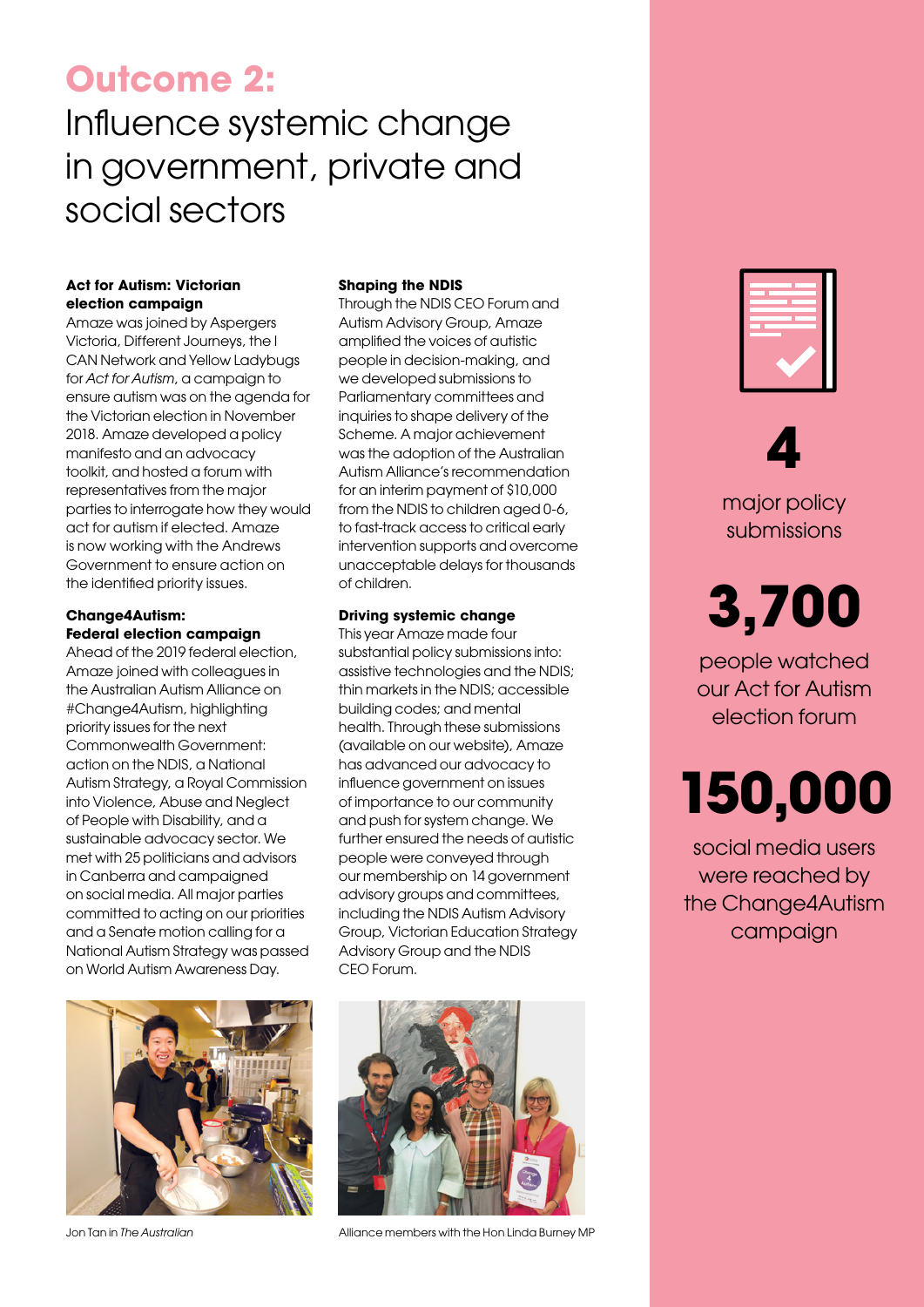## Outcome 3: Build the skills of autistic people, their families and the wider world

### Building a better helpline

Amaze received NDIS funding to enhance our Autism Advisor service. We installed IT systems that enable us to provide a more efficient service; offered a new webchat option; extended opening hours; and established an advisory panel to better understand what the autism community needs from the service. The enhancements have been hugely successful: 93% of callers feel more NDIS ready, and 82% are more positive about their issues. We've doubled the number of autistic callers, 75% of whom understood more about their rights after contacting an Advisor.

### Hoodie Up 2019

In April 2019, more than 200 schools and businesses across Victoria showed their support for autistic people by joining Amaze's inaugural Hoodie Up fundraising campaign. We asked people to wear hoodies in recognition that many autistic people use hoodies to manage sensory sensitivities. Getting together in April and putting our 'hoodies up' is a simple way to acknowledge autistic people's sensory needs and show support for autistic friends and colleagues. Through Hoodie Up, the Amaze community raised an incredible \$15,000!

### Inclusion Champions: St Kilda Football Club

St Kilda Football Club has become an Amaze Inclusion Champion, committed to building greater engagement with their autistic fans. Our partnership has seen the creation of a Chill Out Zone at Marvel Stadium, where autistic individuals and their families can manage sensory overload; a social script for fans to more easily navigate the stadium; and training for SaintsPlay coaches and volunteers, building their autism understanding and creating a more inclusive environment for autistic children.

### Reaching out to Regional Victoria

In October, our team hit the road for the Amaze Regional Roadshow: free one-day information forums in Geelong, Ballarat, Traralgon, Bairnsdale, Wodonga and Bendigo. Experts, both professional and lived experience, shared their insights into education, employment and the NDIS, and attendees were able to exchange information, advice and ideas for navigating their autism journeys. "It eased my mind... there's such a vast array of help out there, and we don't have to walk this journey alone. Amaze, thank you" - Bendigo attendee.





St Kilda Football Club Hoodies Up in April A young autistic footy fan at Marvel Stadium



+18%

increase in contacts to AA service

## 80%

of contacts have taken action as a result of the information provided by the Autism **Advisors** 



**Attendance** at public forums up 88%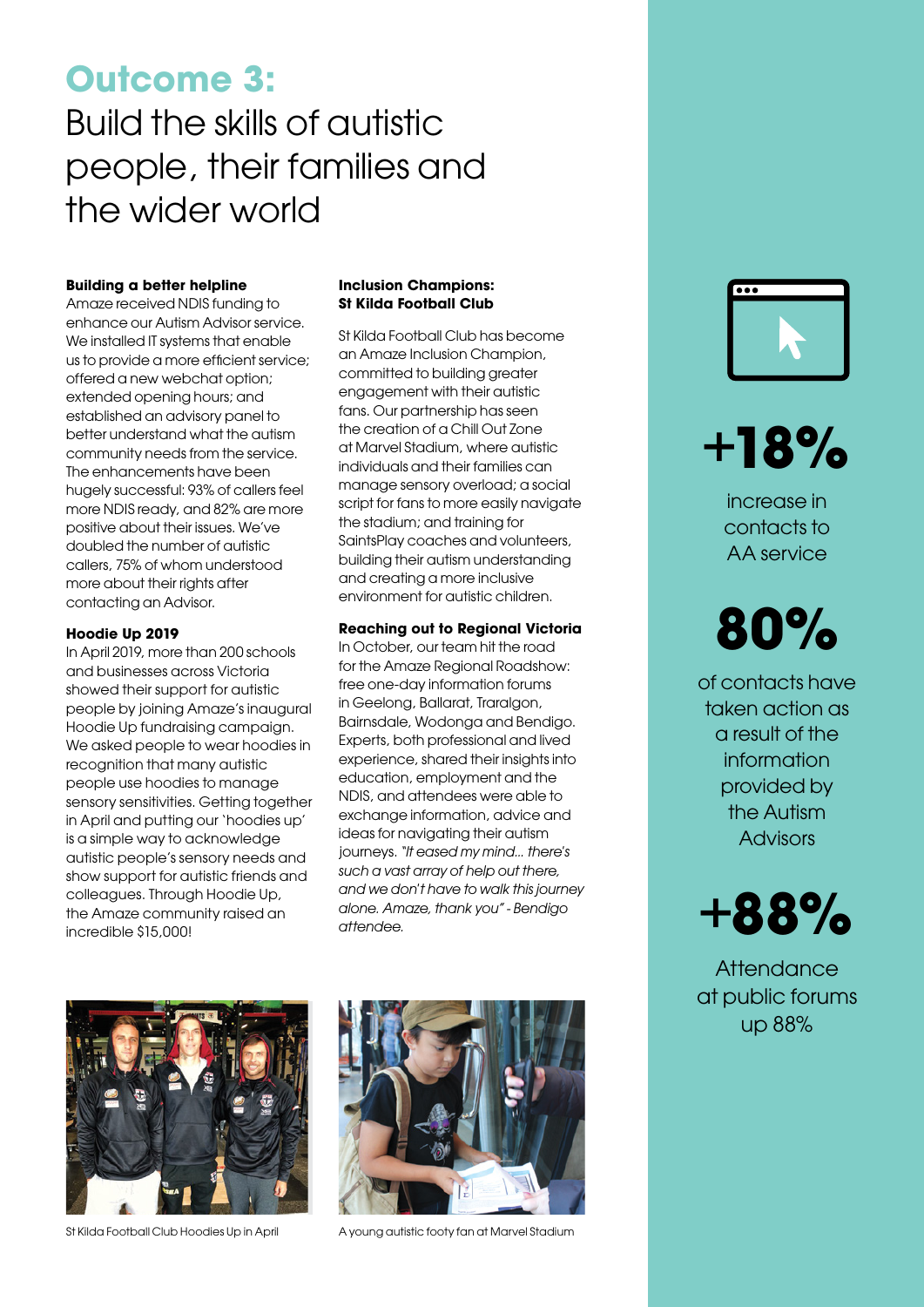## **Committees** and advisory groups

Amaze is a member of a number of advisory groups and committees at state and national level. We provide evidence-based advice to inform policy development and research that will create meaningful change for the autism community.

### **Victoria**

### **National**

Disability Stakeholder Reference Group (Department of Education and Training)

Victorian Autism Education Strategy Advisory Group

Victorian Autism Plan Advisory Group

Victoria Police Disability Portfolio Reference Group

NDIS Implementation Taskforce Market Readiness Working Group NDIS Autism Advisory Group

NDIS CEO Forum

Australian Autism Alliance

Australian Advisory Board on Autism

VCOSS Empowered Lives Advisory **Committee** 

VCOSS Education Equity Coalition

Australian Network for Universal Housing Design

Olga Tennison Autism Research Centre (OTARC) Advisory **Committee** 

Australian Autism Research Council